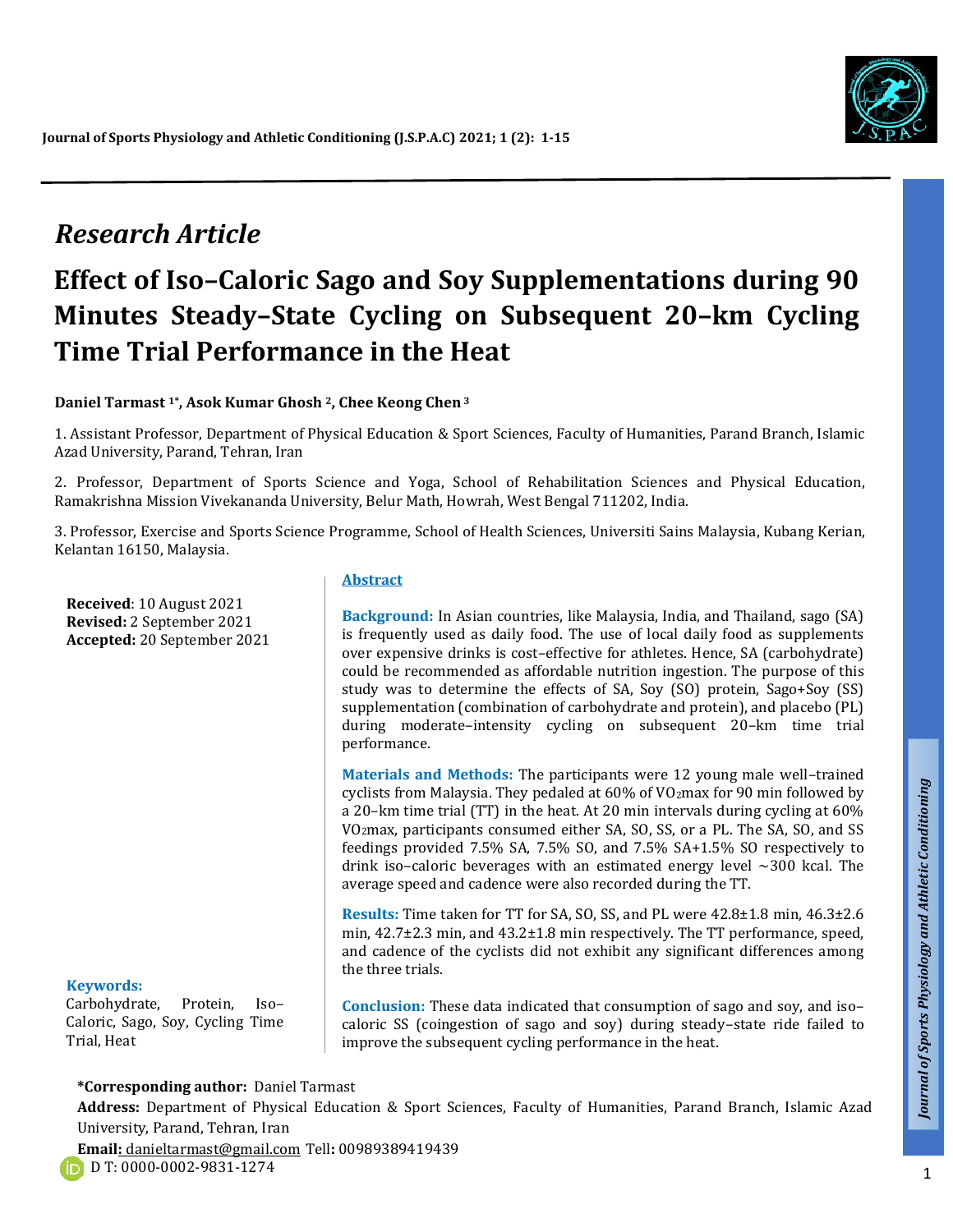# **1. Introduction**

Evidences suggest that carbohydrate (CHO) is among the most important nutritional factors for endurance performance (1, 2). The CHO ingestion before and during endurance exercise undertaken in the heat has been established to improve performance (3, 4). The CHO supplementation during endurance exercise is an influencing factor as a source of energy for the central nervous system and contracting muscles, indicating a permissive role on the performance in the heat (5). The specific mechanisms that CHO ingestion improves performance or delays fatigue have not been totally clarified, but the support of plasma glucose concentration is probably the reason (6). Meanwhile, the CHO contents in the body are restricted, and these resources are considerably fewer than the amount of required calorie for prolonged exercise carried out by many endurance athletes. Therefore, it is expected that this challenge to be of more important concern for such activities in a hot and warm condition, as the utilization rates of muscle glycogen are enhanced in the heat (7, 8). However, there is a reduced rate during exercise in the glycogen utilization, but post– acclimatization glycogenolysis is still higher when compared with a cooler condition (9).

In the tropical countries of Southeast Asia, like Malaysia and India, sago is used as a local source of CHO that their starch is extracted to produce sago flours (10, 11). The use of local daily food as supplements over expensive drinks is cost–effective where advertised available CHO products are not easily available to athletes (12, 13). Sago is agro–based locally available CHO that is widely used to prepare local staple foods, biscuit or ingest sago together with corn, potato, and rice, and in the production of pasta (11).

Sago starch comprises 27% amylose, 73% amylopectin, and it holds a high glycemic index of about 88 indicating that the relative ranking of CHO in sago leads to higher blood glucose concentrations that elicit a high glycemic response in exercise (10, 12, 14, 15).

It has been shown that the addition of protein (PRO) to CHO ingestion may produce performance benefits over a CHO supplement alone (12, 16, 17). Soy is one of the commercially accessible local sources of complete PROs in a diet plan (18). Many athletes have consumed soy in their meals due to the evidence that soy may provide benefits  $(12, 18-20)$  as its PRO is a combination of some amino acids similar to branched–chain amino acids (BCAAs) that contain valine, leucine, and isoleucine (21). In the Sports Science Unit Laboratory, School of Medical Sciences at Universiti Sains Malaysia sago starch has been extensively studied as a CHO supplement in exercise (10, 12, 22-26). Previously, this laboratory was the first academic institution, to our knowledge to examine the use of sago and soy supplementations during exercise (12, 15, 24, 27).

However, the intake of sago and soy supplementations during endurance exercise in the heat has not been investigated. The present study follows the earlier studies to examine the effects of iso–caloric sago and soy supplementations on 20–km time trial cycling performance (TT) which is the first attempt in a hot and humid condition (15). It has previously been observed that the additional amount of PRO to a CHO ingestion improved endurance exercise (17, 28) in the heat (29).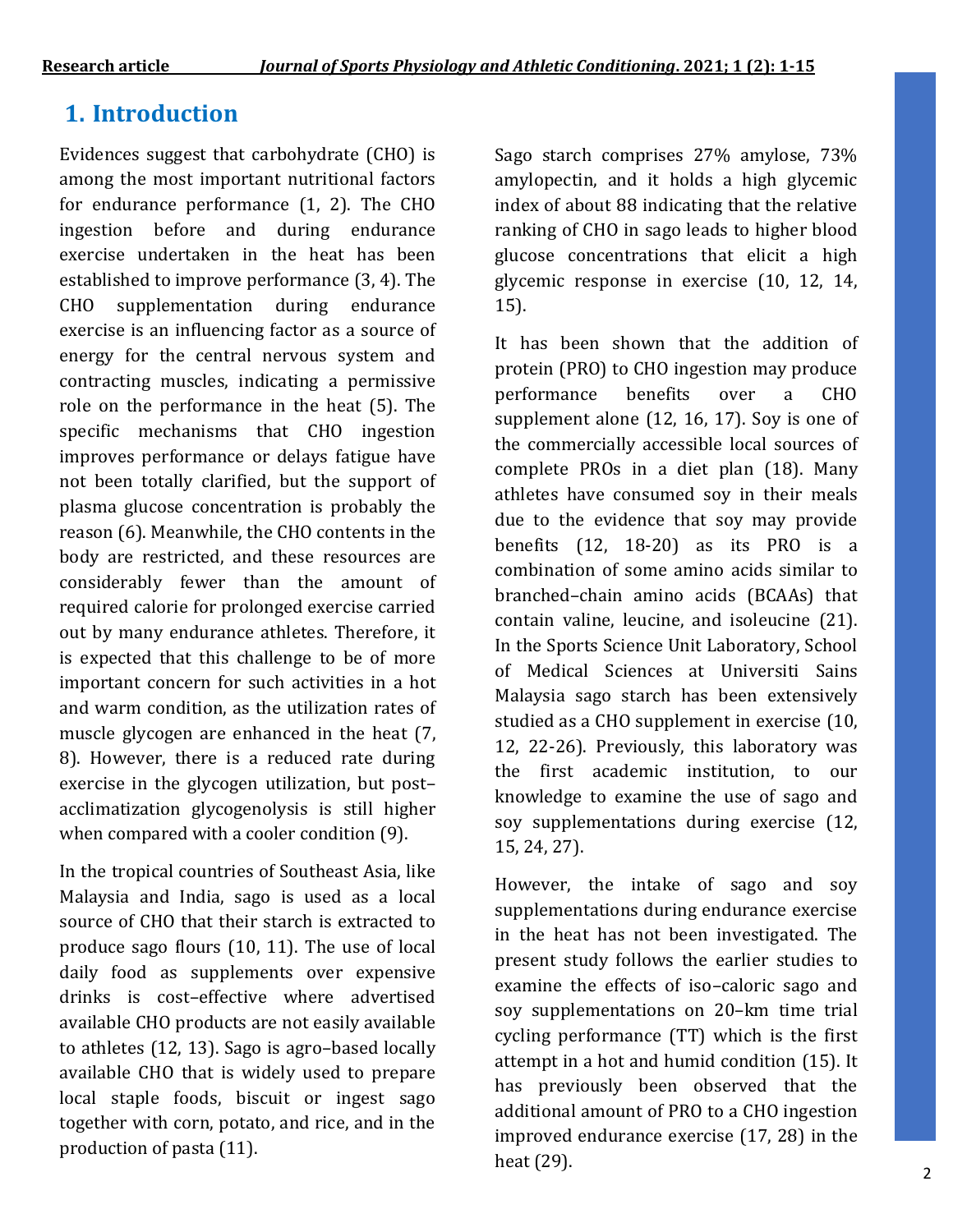Additionally, a study from our laboratory **2. Materials and Methods** reported endurance capacity was improved when cyclists consumed sago+soy supplements compared with sago alone (12). In this study, the total energy of the ingestions was not matched and their protocol was conducted in a thermoneutral condition. This recommends that an important reason for the benefits of sago and soy supplement is the additional availability of calories in sago+soy drinks. However, comparisons of CHO and PRO ingestions versus CHO supplements are often done without using iso–caloric between the supplements. Consequently, it is plausible that the addition of soy to sago ingestions as iso–caloric supplementations may improve endurance exercise in the heat. Therefore, the purpose of the present study was to investigate the effects of three commercially available sago, soy, and sago+soy supplements, matched for total calories, during steady–state cycling at  $60\%$  of VO<sub>2</sub>max for 90 minutes (SSC) as compared to placebo (PL) on the subsequent TT in the heat  $(\sim 31^{\circ}C)$ ; 70% relative humidity (RH)).

### **Subjects**

Sample size calculations: The sample size of the current study was calculated by using PS Power and Sample Size Calculation v.2.1.30 (30). The power of the study was set at 80% with 95% confidence interval while standard deviation (σ) observed was 1, and the difference in population means (δ) was set at 2, and calculated sample size was 15 participants including the drop–out rate of 20%.

Study design**:** In this randomized single– blind, placebo–controlled cross–over study 12 male young cyclists were recruited from the Kelantan State team. Table 1 indicates their characteristics in more detail. They were moderately trained, heat acclimatized local cyclists. Acclimatization in these participants was obtained through existing training in a tropical condition in the Kelantan. They pedaled in the road training almost 3 times per week for at least 2 years. Each participant was informed about the training protocol and the possible risks before giving informed written consent to sign. The study was approved by the Human Research Ethics Committee, School of Medical Sciences, Universiti Sains Malaysia, and the Iranian Registry of Clinical Trials on 2020-08- 03 (IRCT20190906044711N1). This study was funded by e-ScienceFund of the Ministry of Science, Technology and Innovation Malaysia (MOSTI). The project number is USM/0000814 at Universiti Sains Malaysia.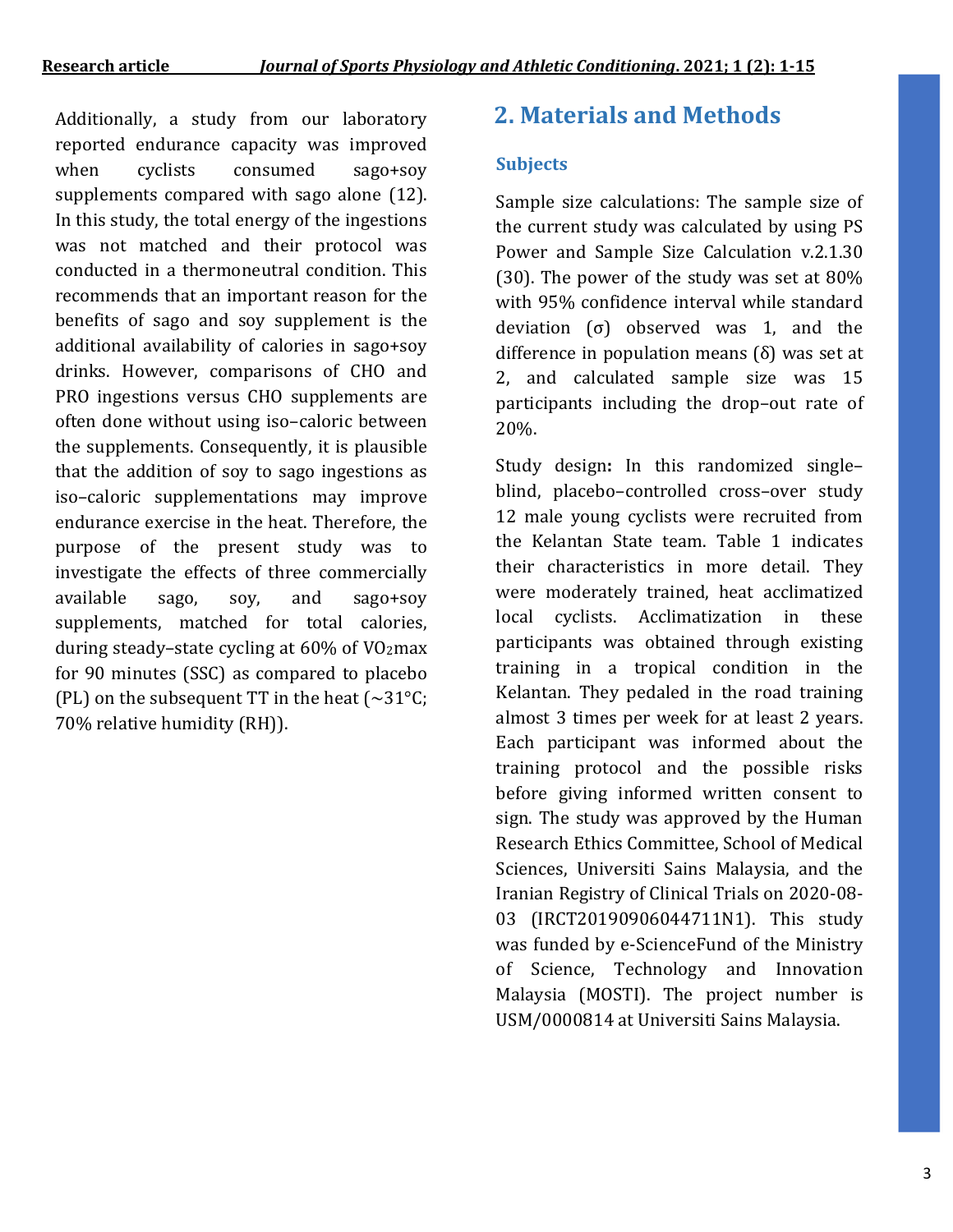| Variables                                          | $Mean+SD$       |
|----------------------------------------------------|-----------------|
| Age (years)                                        | $19.0 + 5.6$    |
| Height (cm)                                        | $170.8 + 7.6$   |
| Body weight (kg)                                   | $60.1 \pm 11.2$ |
| Body fat $(\%)$                                    | $16.6 + 4.4$    |
| Body mass index $(kg.m^{-2})$                      | $20.5 + 3.0$    |
| Maximal oxygen consumption $(ml.kg^{-1}.min^{-1})$ | $56.5 + 6.5$    |
| Maximum heart rate (beats.min <sup>-1</sup> )      | $201.0 + 5.6$   |

**Table 1: Physical characteristics and physiological capacities of the participants (N=12).**

Participants fulfilled two preliminary tests to determine the physical fitness and workload of the SSC (figure 1). Sub–maximal test was to investigate the linear relationship between oxygen intake and work rate. This test was 16 min of cycling with workloads of 50, 80, 110, and 140watts per four min (12, 15, 24). Maximal oxygen uptake ( $VO<sub>2</sub>$ max) test was to determine the participants' VO<sub>2</sub>max directly. This test was a progressive activity that the initial workload at 50W and it was increased at a rate of 16W every minute until exhaustion (24, 31). Both tests were performed on an electronically braked ergometer (Excalibur Sport, Lode, The Netherlands) (12, 15, 24). One week after the preliminary tests, the participants were required to perform a familiarization trial, which it was similar to the actual trials. Nevertheless, the supplementations were not ingested by them, and distilled water was given to them.

Four actual trials were administered to investigate the effects of sago, sago+soy, soy, and PL supplementations during endurance SSC on the subsequent TT in the heat (Fig. 1).

Corresponding to the research design, each participant performed the four actual trials on four different occasions with a minimum of 7 days apart and at a similar time at 8:00 am in the morning. No verbal encouragement was given during the TT. They were also instructed to avoid strenuous exercise 24 hours and any supplements 48 hours before the beginning of each trial.

Protocol for experimental trials: For all trials, the chamber conditions were set at  $\sim 31^{\circ}$ C, 70% RH). Standing fan, in the same position and fan speed at all times, were available to the participants to simulate wind velocity. On each trial, the participant reported to the Laboratory after 10 to 12 hours of overnight fast. An hour prior to the actual trial, the following procedures were carried out (15). Subjects' nude body weight was determined by using an electronic body composition analyzer (Tanita, TBF-410, Japan). Following that, participants were given a standardized breakfast, two slices of white bread and 250 ml distilled water 30 min before running the test (Fig. 2). Then, participants were asked to go to the chamber and mount on the ergometer bike to be ready for the test.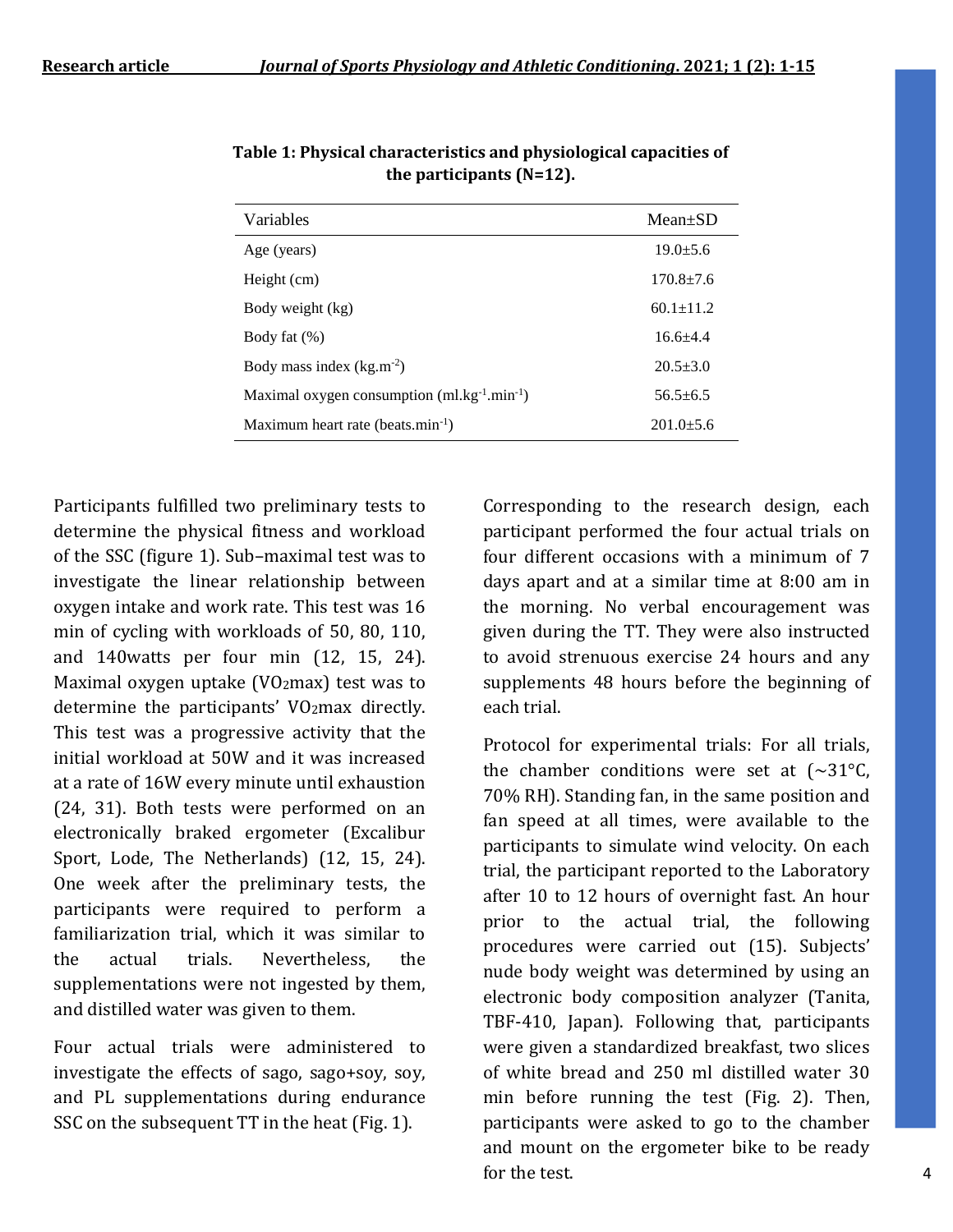



Immediately before warm–up, chamber temperature and RH were measured by using a whirling hygrometer (Brannan, England). The participants were asked to warm up for 5 min by cycling at 50% of their respective VO2max, and the heart rate was measured using a heart rate monitor (S710, Polar, Finland). Chamber temperature and RH were recorded during the last minute of the warm–up. Then, the intensity of pedaling was increased to 60% of their respective VO2max during the SSC, and the first supplementation was ingested at 0 min, then they kept pedaling for 90 min at that intensity, which was followed by the TT (15) (Fig. 2). At intervals of 15 min during the trial, heart rate, room temperature, and RH were recorded. Following the pedaling, participants drank the supplementation at 20 min intervals at 20, 40, 60, and 80 min of the SSC.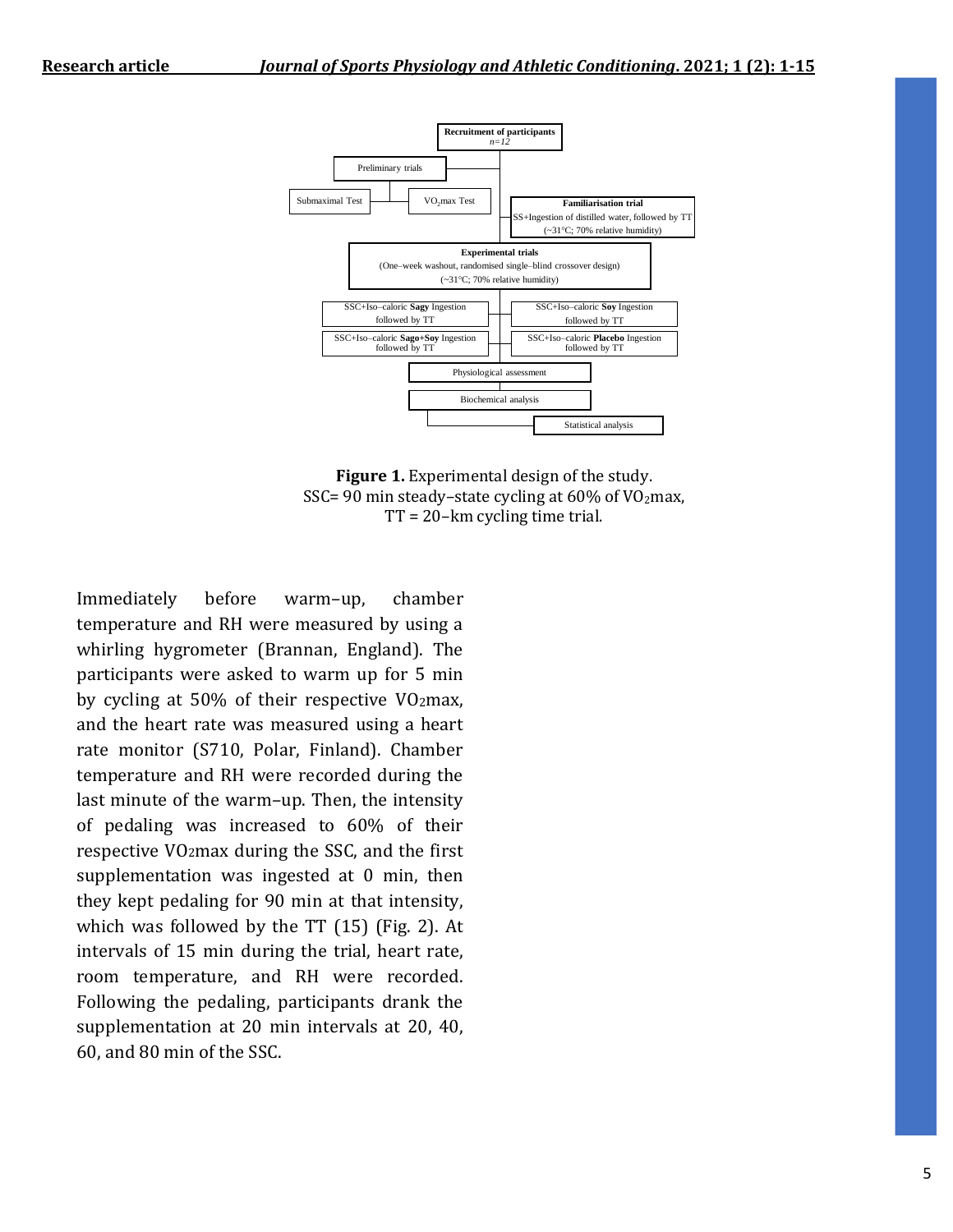

**Figure 2.** Protocol for experimental trials in the study.

Immediately after SSC participants were requested to rest in passive condition for 5 min in the chamber, and also to drink 200 ml distilled water. Then, at the last minute, they were asked to be ready to pedal for TT and mount on a bike (One Series Aluminium, Trek Road Bikes, USA). This bike was maintained by a trainer (CycleOps Power JetFluid Pro Trainer, USA) to create realistic accelerations, inertia conditions and offering real–world conditions for pedaling in the chamber. During the TT, the participants were free to control the speed of the cycling via a digital cyclometer (Cateye Strada Wireless, Japan), and at 10–km of the TT, 200 ml distilled water was given to them to drink during the pedaling.

Supplementations: Participants were requested to keep a record of their diet and activity plans on the day before the first trial and to perform again the same diet and physical activities 24 hours before the next trials. Sago and soy flours were chosen as the CHO and PRO supplementations in this research that were obtained from Sim Company Sdn. Bhd. Pinang (12, 15, 32, 33). Compositions of the four supplementations are shown in Table 2.

All supplementation meals and the PL had a similar specific taste of 5 ml of chocolate flavor in 1000 ml boiled water, with no calorie (Star Brand, Sdn. Bhd., Malaysia). The four types of supplementation were prepared according to the sago and soy flours on the same day before each trial and kept at room temperature (25°C) (24).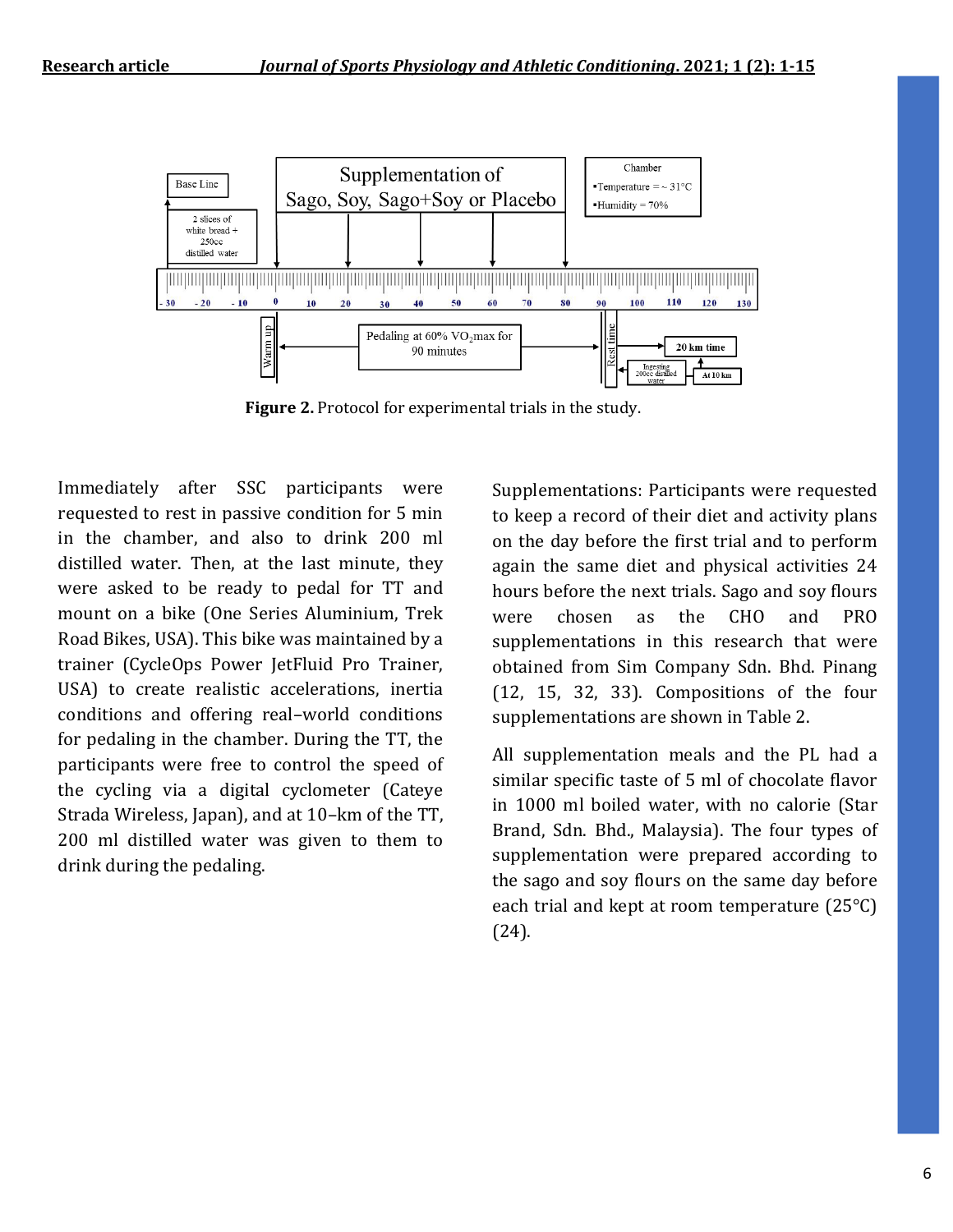| <b>Supplement</b>                                           | Amount<br>(mL) | CHO (g)                                 | PRO(g) | <b>Concentration</b><br>$($ %)                                                             |                      | <b>Total</b><br>energy<br>(kcal) |
|-------------------------------------------------------------|----------------|-----------------------------------------|--------|--------------------------------------------------------------------------------------------|----------------------|----------------------------------|
|                                                             |                |                                         |        | <b>CHO</b>                                                                                 | <b>PRO</b>           |                                  |
| Content per serving consumed during each experimental trial |                |                                         |        |                                                                                            |                      |                                  |
| Sago                                                        | <b>200</b>     | 15                                      |        | 7.5                                                                                        |                      | 60                               |
| Soy                                                         | 200            | $\Omega$                                | 15     |                                                                                            | 7.5                  | 60                               |
| $Sago + Sov$                                                | <b>200</b>     | 12                                      | 3      | 6.0                                                                                        | 1.5                  | 60                               |
| Placebo                                                     | 200            | 0                                       |        |                                                                                            |                      | 0                                |
| Content of total consumed during each experimental trial    |                |                                         |        |                                                                                            |                      |                                  |
| Sago                                                        | 1000           | 75                                      |        | 7.5                                                                                        | 0                    | 300                              |
| Soy                                                         | 1000           | $\Omega$                                | 75     | $\Omega$                                                                                   | 7.5                  | 300                              |
| $Sago + Soy$                                                | 1000           | 60                                      | 15     | 6.0                                                                                        | 1.5                  | 300                              |
| Placebo                                                     | 1000           | 0                                       |        |                                                                                            |                      | 0                                |
| $\sim$<br>$\mathbf{r}$ and $\mathbf{r}$                     | $\cdots$       | $\mathbf{1}$ m $(0.010)$ m $\mathbf{0}$ |        | $\overline{a}$ $\overline{a}$ $\overline{a}$ $\overline{a}$ $\overline{a}$<br>$\mathbf{v}$ | $\sim$ $\sim$ $\sim$ |                                  |

| Table 2: The basic nutrient composition of the supplements |  |  |
|------------------------------------------------------------|--|--|
|------------------------------------------------------------|--|--|

Ghosh, A. K., Rahaman, A. A. & Singh, R. (2010). Reference No. 17. Table 2. on page 217.

All data were analyzed using the Statistical Package for Social Sciences (IBM SPSS Statistics v.26) for windows operation system. The normality of the data was determined by applying the Shapiro–Wilk test numerically, and the level of significance was set at  $p<0.05$ . All the data were reported and stated in M±SD. The one–way analysis of variance (ANOVA) followed by LSD post–hoc was used to determine whether there were any significant differences between the means of duration of the TT, speed, and cadence as independent variables.

## **3. Results**

There were no significant differences in time trial performance among the four experimental trials  $(p>0.05)$  (Fig. 3). The mean times to complete TT in four experimental trials of PL, sago, soy, and sago+soy were 42:46±04:08 min, 43:00±04:08 min, 46:13±05:37 min, 43:34±04:22 min respectively. Data pertaining to pedaling speeds and cadences are presented in Table 3. In the TT, the participants rode on a racing bike against the clock to secure the best performance during the four experimental trials with different speed and cadence.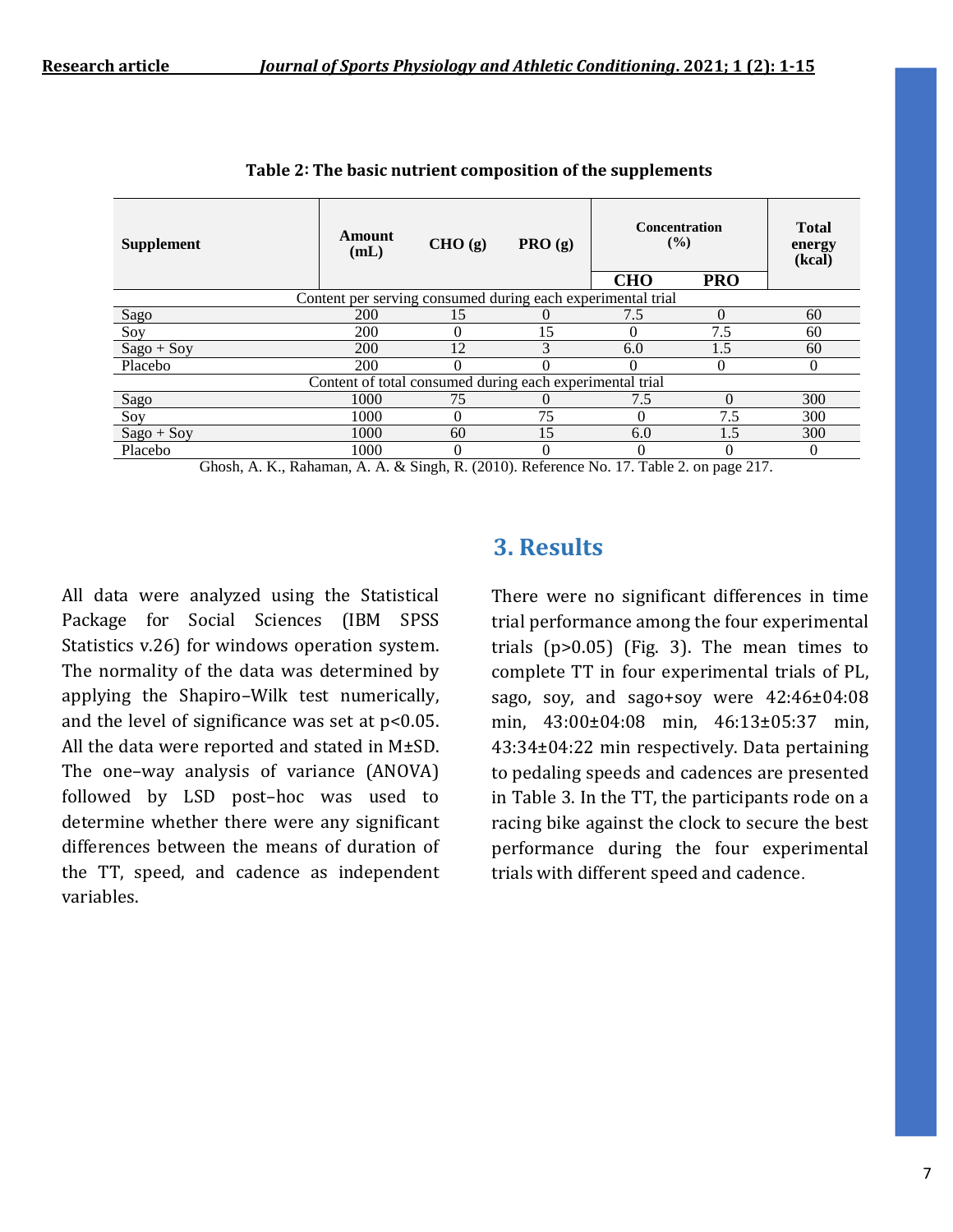

**Figure 3.** Time trial performance of the participants with ingestion of placebo, sago, soy, and sago+soy in the heat.

The average speeds in the four trials were not significantly different between experimental trials (p>0.05). In addition, there were no significant differences in the maximum speed between the trials (p>0.05), and the average pedaling cadence in the four trials were not significantly different (p>0.05). But, the soy trial was significantly different in maximum pedaling cadence from the other trials ( $p<0.05$ ).

 The results, as shown in Table 3, indicate that the participants pedaled soy trial with lesser average speed and cadence, but in the sago+soy trial, the maximum records were lesser when compared to the other trials  $(p>0.05)$ .

| Trials     | Speed $(km.h^{-1})$ |                 | Cadence (rpm)    |                  |
|------------|---------------------|-----------------|------------------|------------------|
|            | Average             | Maximum         | Average          | Maximum          |
| Placebo    | $28.3 \pm 2.9$      | $49.4 + 9.9$    | $83.4 + 7.6$     | $133.4 \pm 26.0$ |
| Sago       | $28.0+2.8$          | $46.8 + 7.3$    | $84.0 + 8.1$     | $134.3 + 24.7$   |
| Soy        | $26.4 + 3.8$        | $45.4 \pm 10.2$ | $73.8 \pm 15.5*$ | $126.0+20.0$     |
| $Sago+Soy$ | $27.5 \pm 2.6$      | $44. + 8.8$     | $82.3 + 8.1$     | $117.3 \pm 13.5$ |

**Table 3: The speed and cadence records of the participants in 20–km cycling time trial in the heat (Mean±SD).**

\*Significantly different from the other trials  $(p<0.05)$ .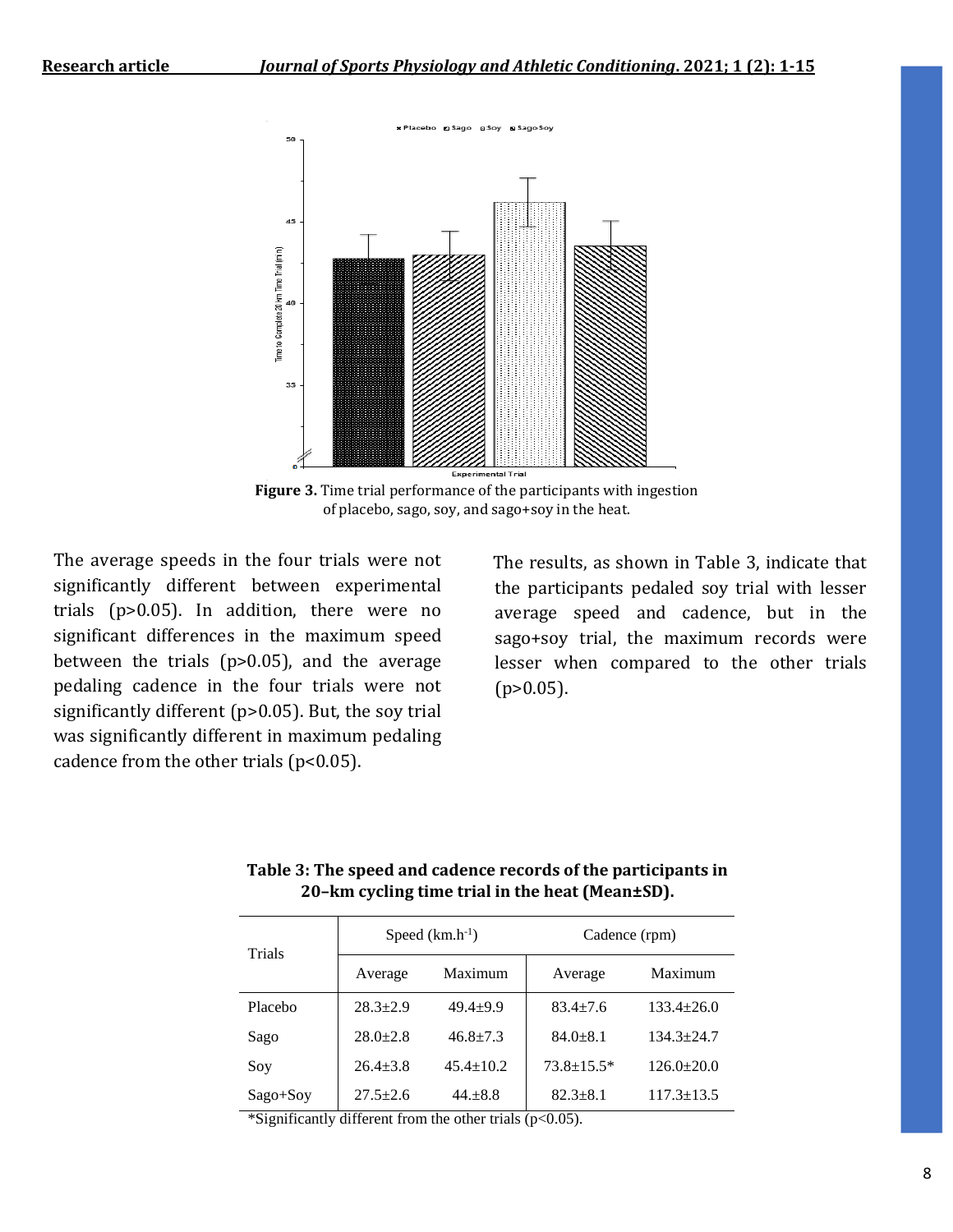# **4. Discussion**

 This is the first study to examine the effects of an iso–caloric coingestion of sago and soy on exercise in the heat  $(\sim 31^{\circ}$ C; 70% RH) (15). The main finding from the current study was that the ingestion of sago, soy, and sago+soy during SSC did not improve TT in the heat compared with PL. The results of the present study are not consistent with the other studies that have confirmed a beneficial consequence of CHO supplementation (34), sago ingestion (27), and sago+soy ingestions (24) during prolonged exercise. However, this finding is in agreement with some studies that have shown endurance performance did not improve with CHO supplementations (35-38). It was indicated in our previous published study that the sago and soy supplementations improved the plasma concentrations of glucose and insulin during the SSC (15). The iso–caloric CHO intake was 7.5% of sago flour, which contained 68.4% CHO based on the optimal amount of CHO ingestion during exercise (1).

 During the endurance performance, the major energy source is CHO, and PRO provides a smaller role to produce energy (39). Thus, some studies have shown that CHO ingestion was able to improve performance. Carter et al. (2004) studied the CHO intake during cycling time trial at 63% VO2max. Cyclists consumed either 6.4% CHO ingestion or a PL at the start and during cycling (34). The cycling performance was significantly shorter when the cyclists consumed CHO supplements. Recently, Learsi et al. (2019) also observed a similar result when cyclists completed 105 min of constant–load exercise, followed by a 10–km cycling time trial (2). They examined the CHO feedings of 2 ml.kg-1 bodyweight of a supplement containing either 8% CHO or PL.

However, some studies did not observe any significant improvement in performance after CHO ingestions. Desbrow et al. (2004) did not detect any significant differences between 1– hour time trial for well–trained cyclists who ingested either 6% CHO supplements or a PL (35). They have also declared that the blood glucose availability was not significantly different by the CHO feeding in the time trials. Nassif et al. (2008) examined the effect of CHO intake either as a capsule or drink on the time trial cycling in the heat (36). They showed that CHO intakes did not improve the time trial in the heat. The CHO availability such as muscle glycogen was one of the main factors in exercise as well as the depletion of the energy substrates to affect the endurance capacities (36). They established that the time trial performance did not improve with the ingestion of CHO in the heat among fed cyclists. The CHO intake might have a little or no function to improve performance once cyclists were given the opportunity to self– pace in long–duration exercise.

A recent study by Muhamad AS et al. (2020) 10 male runners ran at 75% maximum heart rate for 1–hour on a treadmill, followed by 15 min time trial performance, and they ingested either CHO feeding or a PL every 15min (40). It was concluded that there were no significant differences when runners consumed CHO or PL during exercise. Based on the current evidence, in endurance athletes, training bouts as long as a marathon are dependent completely on CHO feeding (41). The CHO ingestion during endurance exercise helps prevent the reduction in blood glucose and CHO oxidation. However, the CHO availability was an important issue for the performance impairment.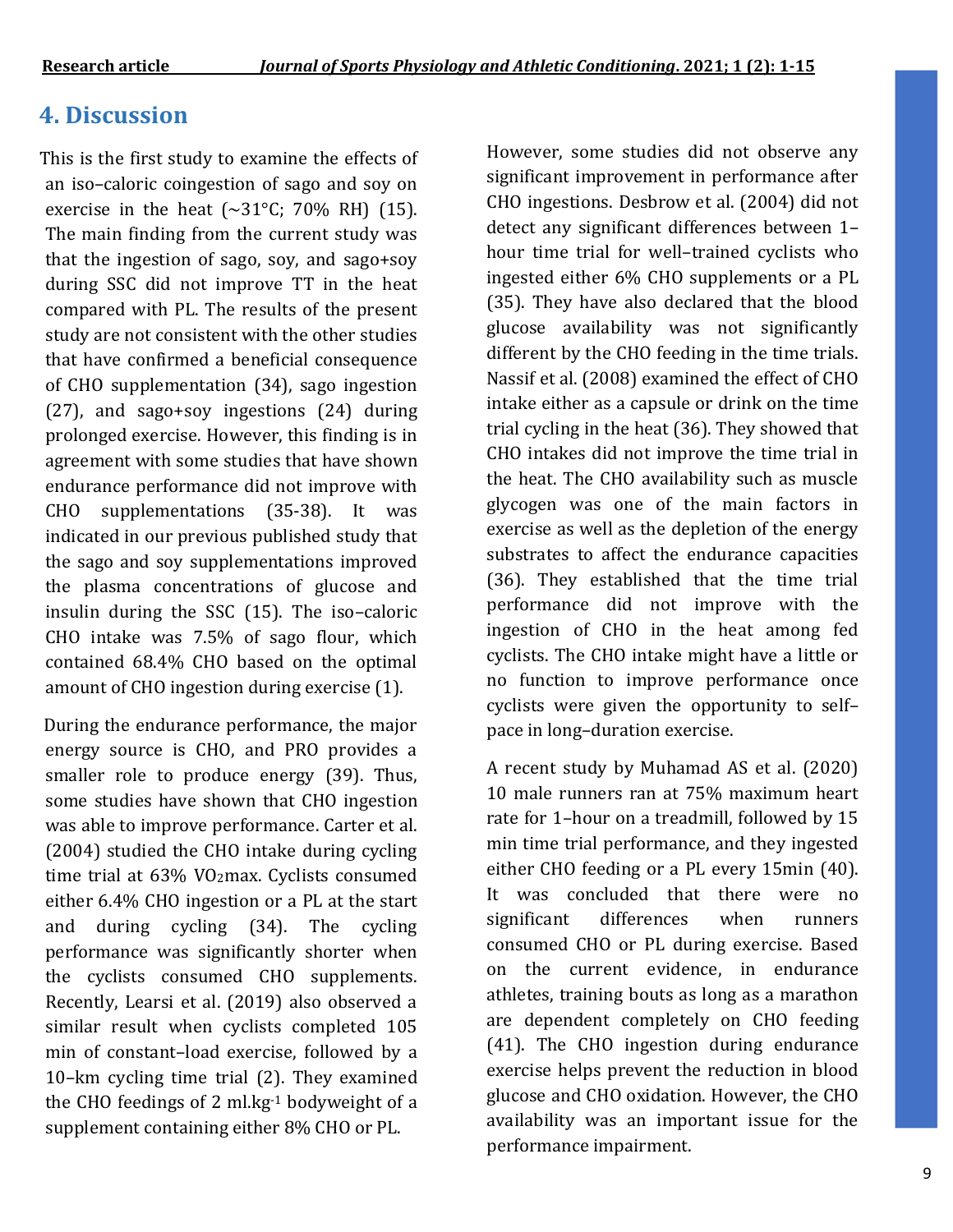Hence, the possible explanation for this might be that they used the iso–caloric intakes, where the caloric ingestion was matched between the feedings at levels that were intended to equal or exceed exogenous CHO– oxidation levels.

Some studies have also observed significant improvements in endurance performance once PRO was added to CHO ingestion. Ghosh et al. (2010) revealed that a combination of 52.2g sago and 15g soy could improve the time–to–exhaustion in a thermoneutral condition when compared with sago alone (12). In their study, participants ingested the sago+soy and sago drinks with 270 and 240 kcal respectively. Cathcart et al. (2011) concluded that CHO+PRO ingestion, as opposed to CHO alone, improved endurance exercise in the heat (29). In addition, the results of the other studies showed a performance improvement when a CHO+PRO drink was ingested compared with a CHO drink. However, they used different supplements in their work that were not iso– caloric because a CHO+PRO ingestions delivered further calories than a CHO supplement. For example, some investigators used a CHO+PRO ingestion that contained more calories than was used in the CHO ingestion (17, 28). Thus, the additional calorie content rather than PRO alone is responsible for the benefits of CHO+PRO ingestions during prolonged activity. Niles et al. (2001) were the first to show a positive result of an iso–caloric CHO+PRO supplementations compared with CHO alone on subsequent running time–to– exhaustion (42). Romano–Ely et al. (2006) investigated the impact of the caloric content of CHO+PRO or iso–caloric CHO on time–to– exhaustion cycling at 70% of VO2max (43).

They established that the performance was similar once the supplementations consumed were iso–caloric.

Upshaw et al. (2016) used an iso–caloric CHO+PRO and CHO ingestions to explore their effects on subsequent time trial (44). They concluded that CHO+PRO improved the time trial when cyclists ingested CHO. In another study, Toone and Betts (2010) reported a negative effect of CHO+PRO ingestion where the mean cycling time trial was significantly slower by 0.94 % as compared to iso–caloric CHO consumption. In the present study, the intake of sago, soy, and combined iso–caloric sago+soy supplementation did not improve the TT performance in the heat despite the availability of the greater glycemic and insulinemic responses (15). Thus, CHO alone or a combined CHO+PRO supplementation may not be beneficial in exercise performance in the heat. While the results of this study differed from other published works (12, 17, 28, 45), it is consistent with those studies that have not shown any improvement after ingesting CHO+PRO supplements (46-48) in the heat (49-51). In conclusion, in this study, the endurance exercise (52), environmental conditions (53, 54), and CHO availability (55, 56) have been considered key modifiers of metabolic adaptation to support more calories during TT. Thus, these results add to the rapidly expanding field of supplementations for endurance exercise in the heat that sago and soy ingestions may not provide more calories when they are consumed during SSC despite the availability of the greater glycemic and insulinemic responses (15).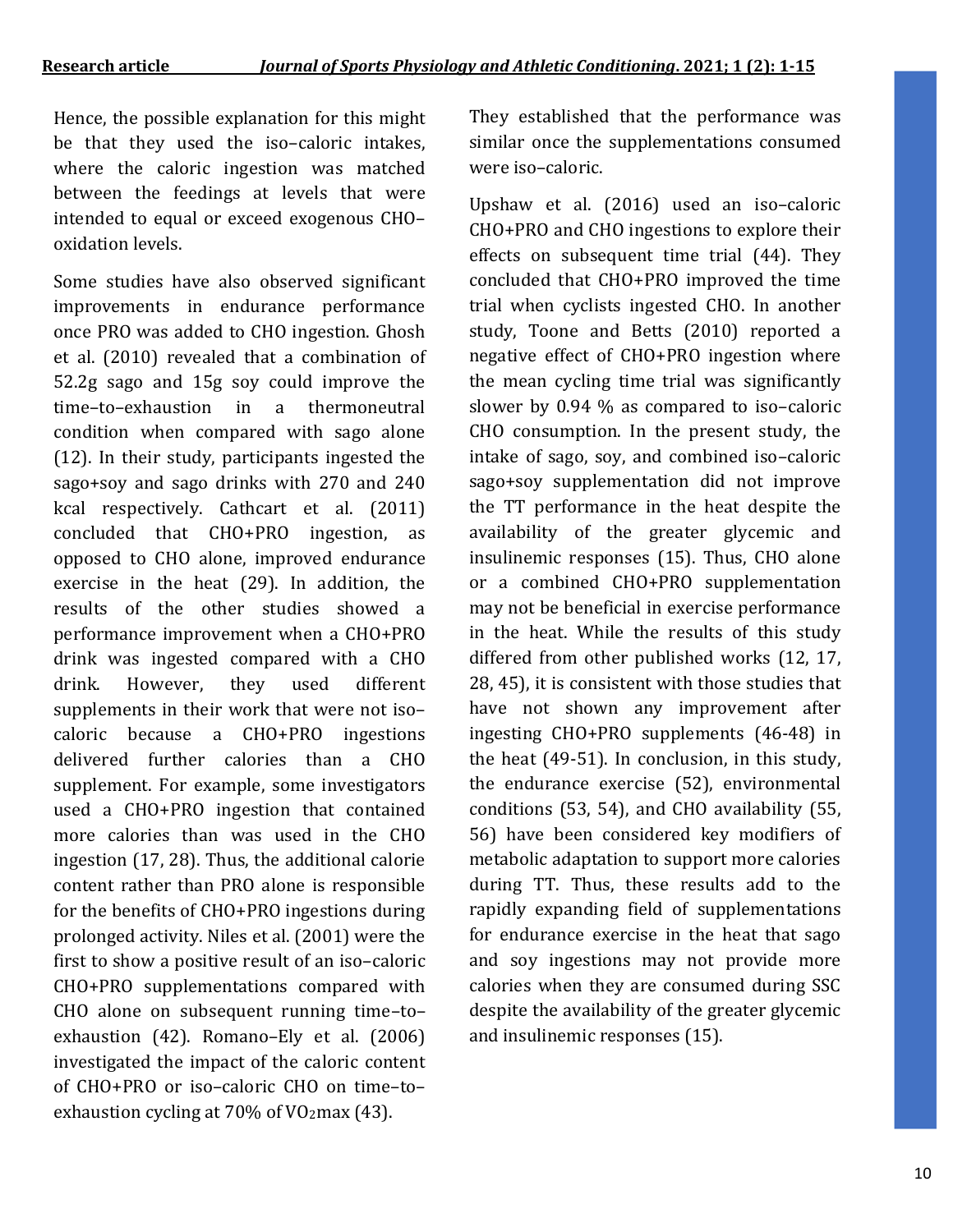# **5. Conclusion Funding**

In conclusion, the present study was designed to determine the effects of sago, soy, and combined iso–caloric sago+soy supplementations during a SSC on TT in the heat. The present study is the first attempt in the heat, which follows the previous studies in the laboratory of the Sports Science Unit that studied the effects of sago and soy supplementations during exercise in a thermoneutral environment. This study has demonstrated that sago, soy, and iso–caloric sago+soy ingestions did not improve endurance performance in the heat when compared to PL drink. However, additional work is required to determine whether commercially available local sources of CHO and PRO similar to sago and soy would improve endurance exercise in the heat. Finally, this field of work is in progress, but current knowledge is still extremely narrow to find out more about the timing, amount of CHO and PRO supplementations during exercise.

## **Acknowledgements**

We would like to thank University Sains Malaysia for the grant (305/PPSP/6113501) used to support this study. We wish to acknowledge laboratory staff from the Sports Science Unit, School of Medical Sciences, Health Campus, Universiti Sains Malaysia, Malaysia for their assistance in this study. Last but not least, our gratitude to all cyclists who were involved in this study. Daniel Tarmast (Ph.D.) graduated from Sports Science Unit in 2016 under the supervision of Prof. Asok Kumar Ghosh and Prof. Chen Chee Keong.

The study was approved by the e-Science Fund of the Ministry of Science, Technology and Innovation Malaysia (MOSTI) under the project number 'USM/0000814' at Sports Science Unit, Health Campus, University Sains Malaysia.

## **Compliance with ethical standards**

### **Conflict of interest** None declared.

**Ethical approval** The Ethics Committee of University Sains Malaysia approved the study. With code IRCT20190906044711N1.

**Informed consent** Informed consent was obtained from all participants.

# **Author contributions**

Conceptualization: D.T., A.K.GH., CH.K.CH.; Methodology: D.T., A.K.GH., CH.K.CH.; Software: D.T., A.K.GH.; Validation: A.K.GH., CH.K.CH.; Formal analysis: D.T., A.K.GH., CH.K.CH.; Investigation: D.T., A.K.GH., CH.K.CH.; Resources: D.T., A.K.GH., ; Data curation: D.T., A.K.GH.; Writing - original draft: D.T., A.K.GH., CH.K.CH.; Writing - review & editing: D.T., A.K.GH., CH.K.CH.; Visualization: D.T., A.K.GH., CH.K.CH.; Supervision: D.T., A.K.GH., CH.K.CH.; Project administration: D.T., A.K.GH., CH.K.CH.; Funding acquisition: D.T., A.K.GH.,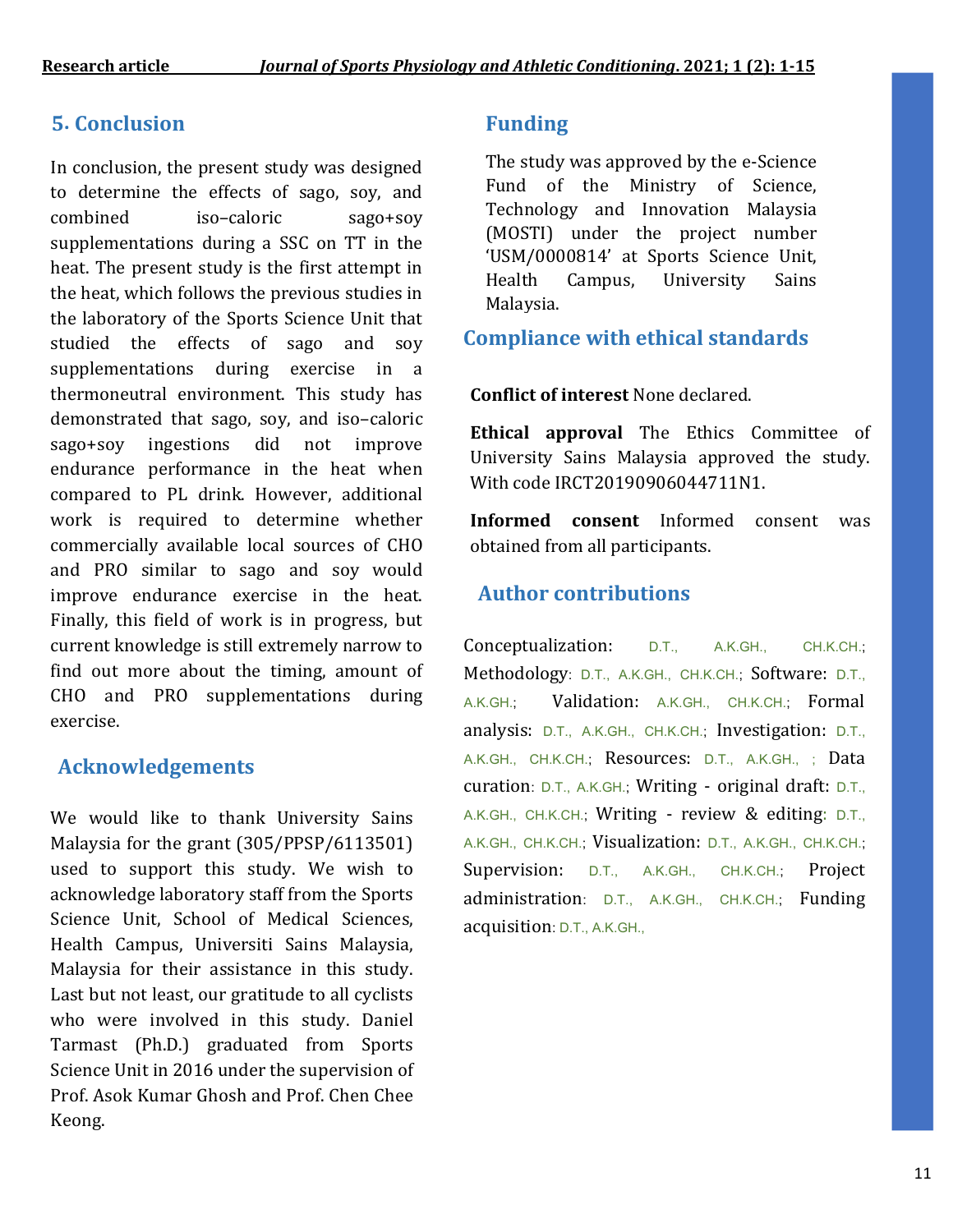## **References**

1. Jeukendrup AE. Carbohydrate intake during exercise and performance. Nutrition. 2004;20(7- 8):669-77. PMID: 15212750 DOI: 10.1016/j.nut.2004.04.017

2. Learsi SK, Ghiarone T, Silva‐Cavalcante MD, Andrade‐Souza VA, Ataide‐Silva T, Bertuzzi R, et al. Cycling time trial performance is improved by carbohydrate ingestion during exercise regardless of a fed or fasted state. Scandinavian journal of medicine & science in sports. 2019;29(5):651-62. PMID: 30672619 DOI: 10.1111/sms.13393

3. Scrivin R, Black K. Sports Drinks Consumed During Exercise, Which Affect Thermoregulation and/or Athletic Performance in the Heat: A Review. Strength & Conditioning Journal. 2018;40(5):108-19. doi: 10.1519/SSC.0000000000000394

4. Snipe RM, Khoo A, Kitic CM, Gibson PR, Costa RJ. Carbohydrate and protein intake during exertional heat stress ameliorates intestinal epithelial injury and small intestine permeability. Applied physiology, nutrition, and metabolism. 2017;42(12):1283-92. PMID: 28777927 DOI: 10.1139/apnm-2017-0361

5. Burke LM. Nutritional needs for exercise in the heat. Comp Biochem Physiol A Mol Integr Physiol. 2001;128(4):735-48. PMID: 11282317 DOI: 10.1016/s1095-6433(01)00279-3

6. Coyle EF. Carbohydrate feeding during exercise. International journal of sports medicine. 1992;13 Suppl 1:S126-8. PMID: 1483749 DOI: 10.1055/s-2007-1024615

7. Casa DJ, Armstrong LE, Hillman SK, Montain SJ, Reiff RV, Rich BS, et al. National athletic trainers' association position statement: fluid replacement for athletes. Journal of athletic training. 2000;35(2):212- 24. PMID: 16558633

8. Sawka MN, Burke LM, Eichner ER, Maughan RJ, Montain SJ, Stachenfeld NS. American College of Sports Medicine position stand. Exercise and fluid replacement. Medicine and science in sports and exercise. 2007;39(2):377-90. PMID: 17277604 DOI: 10.1249/mss.0b013e31802ca597

9. Febbraio MA, Snow RJ, Hargreaves M, Stathis CG, Martin IK, Carey MF. Muscle metabolism during exercise and heat stress in trained men: effect of acclimation. J Appl Physiol (1985). 1994;76(2):589-97. PMID: 8175568 DOI: 10.1152/jappl.1994.76.2.589

10. Ahmad H, Singh R, Ghosh AK. Glycaemic & insulinaemic responses in men at rest following sago meal. Indian Journal of Medical Research. 2009;130(2):160. PMID: 19797813

11. Kueh HS, Robert E, Tie Y, Ung C, Osman JH, editors. The feasibility of plantation production of sago (Metroxylon sagu) on an organic soil in Sarawak. 4<sup>th</sup> International Sago Symposium; 1991 6-9 Aug; Kuching, Sarawak, Malaysia: Ministry of Agriculture and Community Development. https://agris.fao.org/agrissearch/search.do?recordID=MY9305232

12. Ghosh AK, Rahaman AA, Singh R. Combination of sago and soy-protein supplementation during endurance cycling exercise and subsequent highintensity endurance capacity. International journal of sport nutrition and exercise metabolism. 2010;20(3):216-23. PMID: 20601739 DOI: 10.1123/ijsnem.20.3.216

13. Che Jusoh MR, Stannard SR, Mündel T. Sago supplementation for exercise performed in a thermally stressful environment: Rationale, efficacy and opportunity. Temperature. 2016;3(3):384-93. PMID: 28349080 DOI: 10.1080/23328940.2016.1211072

14. Che Jusoh MR, Stannard SR, Mündel T. Physiologic and performance effects of sago supplementation before and during cycling in a warmhumid environment. Temperature. 2016;3(2):318-27. PMID: 27857961 DOI: 10.1080/23328940.2016.1159772

15. Tarmast D, Ghosh AK, Chen CK. Metabolic Responses to Sago and Soy Supplementations during Endurance Cycling Performance in the Heat. International Journal of Applied Exercise Physiology. 2017;6(3):1-7. DOI: 10.22631/ijaep.v6i3.176

16. Ivy JL, Goforth HW, Damon BM, McCauley TR, Parsons EC, Price TB. Early postexercise muscle glycogen recovery is enhanced with a carbohydrateprotein supplement. Journal of applied physiology. 2002;93(4):1337-44. PMID: 12235033 DOI: 10.1152/japplphysiol.00394.2002

17. Saunders MJ, Kane MD, Todd MK. Effects of a carbohydrate-protein beverage on cycling endurance and muscle damage. Medicine and science in sports and exercise. 2004;36(7):1233-8. PMID: 15235331 DOI: 10.1249/01.mss.0000132377.66177.9f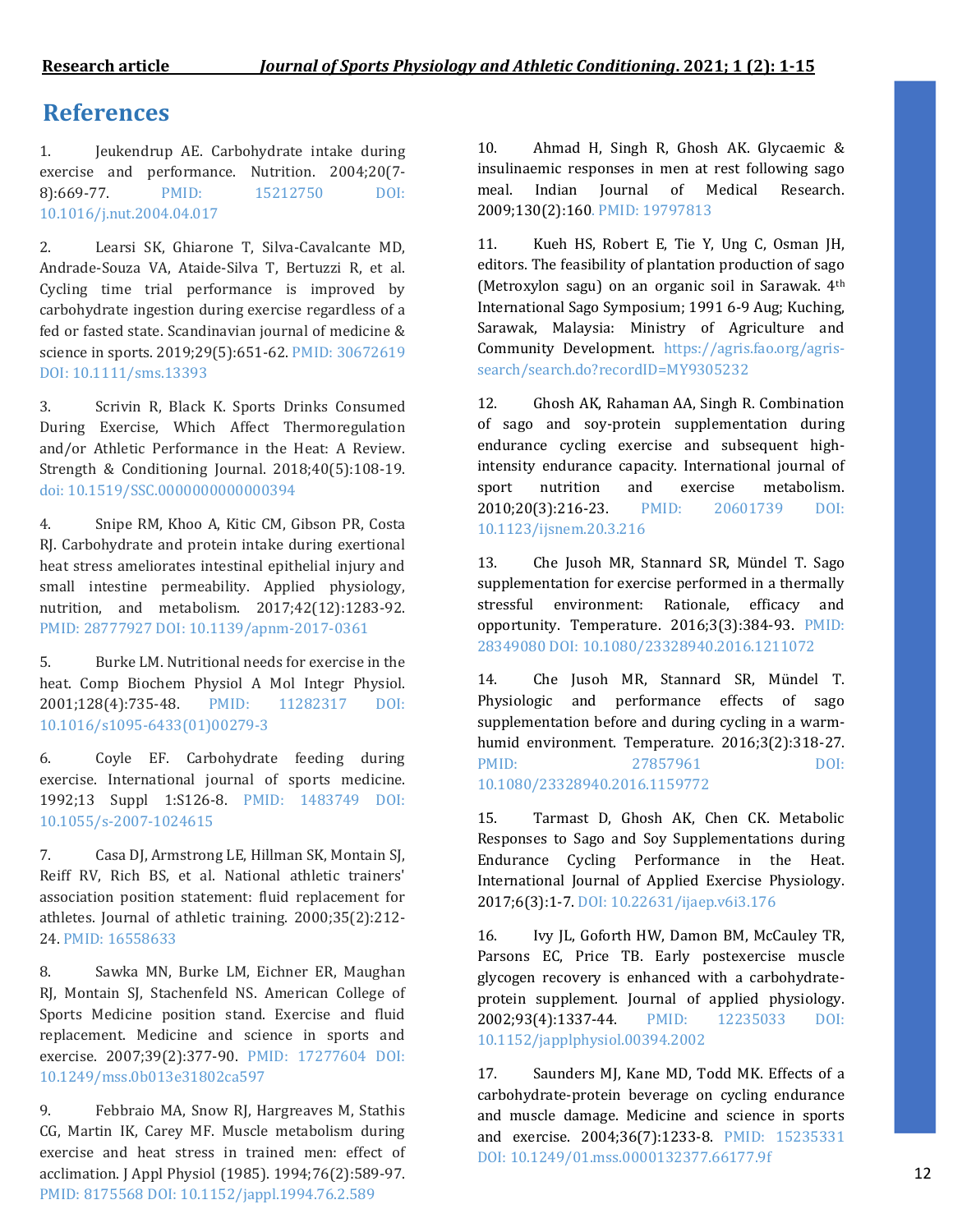18. George KS, Muñoz J, Akhavan NS, Foley EM, Siebert SC, Tenenbaum G, et al. Is soy protein effective in reducing cholesterol and improving bone health? Food & Function. 2020;11(1):544-51. PMID: 31848551 DOI: 10.1039/c9fo01081e

19. Ghosh A, Bin R, Jusoh C. Soy protein supplementation during moderate intensity exercise failed to improve the subsequent 15 min time trial power output in hot environment. Journal of Science and Medicine in Sport. 2010;12:e103. DOI: 10.1016/j.jsams.2009.10.212

20. Seeley AD, Jacobs KA, JF S. Acute Soy Supplementation Improves 20-km Time Trial Performance, Power, and Speed. Medicine & Science in Sports & Exercise. 2020;52(1):170-7. PMID: 31343517 DOI: 10.1249/MSS.0000000000002102

21. Sanz JMM, Navarro AN, García ES, López IS. An Overview on Essential Amino Acids and Branched Chain Amino Acids. Nutrition and Enhanced Sports Performance: Elsevier; 2019. p. 509-19. DOI: 10.1016/B978-0-12-813922-6.00043-6

22. Ahmad H, Ghosh AK, Mat Easa A, Singh R. Postprandial Plasma Glucose Responses and Glycaemic Indices of Different Forms of a Large Sago Meal. Malaysian Journal of Nutrition. 2005;11(1):S76. https:// http://eprints.usm.my/190/

23. Ahmad H, Singh R, Ghosh AK. The effect of a sago starch feedings before and during endurance cycling in the heat on subsequent time trial performance. 6th Sports Science Conference; 24-26 July; Kota Bharu, Kelantan, Malaysia: Sports Science Unit, School of Medical Sciences, Universiti Sains Malaysia; 2006. p. 33.

24. Faizal AM, Ooi FK, Ghosh AK, Ang BS, Rosli WIW, editors. Effectiveness of an Isocaloric Daily Use Food and Sports Drink as Recovery Aids on Subsequent High-Intensity Cycling Performance. 9th International Sport Science Conference, Contemporary Trends and Research in Sports, Exercise and Physical Education; 2012; Kota Bharu, Kelantan, Malaysia. Sports Science Unit, School of Medical Sciences, Universiti Sains Malaysia: Sports Science Unit, School of Medical Sciences, Universiti Sains Malaysia; 2013. http://eprints.unisza.edu.my/512/1/FH03-FPSK-14- 01418.pdf#page=114

25. Ghosh AK, Jusoh MRBC. Soy protein supplementation during moderate intensity exercise failed to improve the subsequent 15 min time trial power output in hot environment. Journal of Science and Medicine in Sport. 2010;12(2):e103. DOI: 10.1016/j.jsams.2009.10.212

26. Ghosh AK, Singh R, Mat Easa A, Ahmad H. Glucose And Insulin Reponses At Rest Following The Ingestion Of Different Physical Forms Of Sago Meal [Monograph ]. Kota Bharu, Kelantan: Sports Science Unit, School of Medical Sciences, Universiti Sains Malaysia; 2008 [Available from: http://eprints.usm.my/189/1/Glucose And Insulin\_Re sponse At Rest Following The Ingestion Of Different [Physical\\_Forms\\_Of\\_A\\_Sago\\_Meal.pdf.](http://eprints.usm.my/189/1/Glucose_And_Insulin_Response_At_Rest_Following_The_Ingestion_Of_Different_Physical_Forms_Of_A_Sago_Meal.pdf)

27. Rahaman A, Ghosh AK, Singh R. The effect of sago-soy protein supplementation on endurance cycling performance in thermo-neutral environment. 4th ISN Sports Medicine and Sports Science International Conference; 25<sup>th</sup> –27<sup>th</sup> May; Palace of the Golden Horses, Kuala Lumpur, Malaysia2006. p. 74.

28. Ivy JL, Res PT, Sprague RC, Widzer MO. Effect of a carbohydrate-protein supplement on endurance performance during exercise of varying intensity. International journal of sport nutrition and exercise metabolism. 2003;13(3):382-95. PMID: 14669937 DOI: 10.1123/ijsnem.13.3.382

29. Cathcart AJ, Murgatroyd SR, McNab A, Whyte LJ, Easton C. Combined carbohydrate–protein supplementation improves competitive endurance exercise performance in the heat. European journal of applied physiology. 2011;111(9):2051-61. PMID: 21259024 DOI: 10.1007/s00421-011-1831-5

30. Dupont WD, Plummer Jr WD. PS: Power and sample size calculation Department of Biostatistics, School of Medicine, Vanderbilt University2010 [Available from: [http://biostat.mc.vanderbilt.edu.](http://biostat.mc.vanderbilt.edu/)

31. Bayles MP, Swank AM. ACSM's exercise testing and prescription: Wolters Kluwer; 2018. ISBN: 9781496338792

32. Rahimi MCJ, Ghosh AK, Bandyopadhyay A. Effects of Soy Protein Supplementation on High Intensity Cycling Performance in Hot and Humid Environment. The Malaysian Journal of Medical Sciences. 2011;18(3 July-September):124.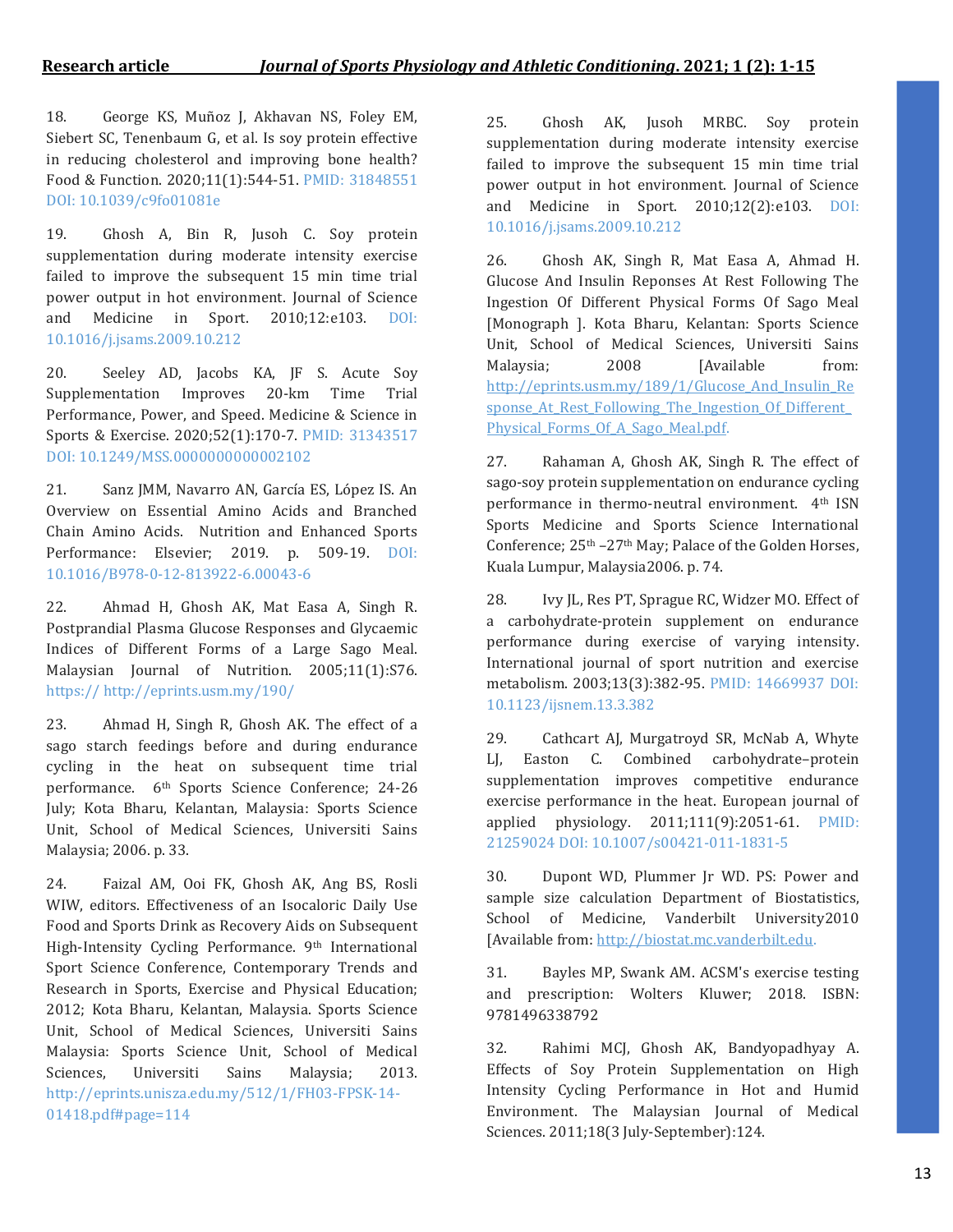33. Manaf FbA, Ghosh AK, Suen AB, Kiew OF, Ishak WRW. A comparative analysis of post-exercise supplementation of isocaloric sago, sago-soy and sports drink on subsequent high intensity cycling performance: at Sports Science Unit, School of Medical Sciences, Universiti Sains Malaysia; 2009.

34. Carter JM, Jeukendrup AE, Jones DA. The effect of carbohydrate mouth rinse on 1-h cycle time trial performance. Medicine and science in sports and exercise. 2004;36(12):2107-11. PMID: 15570147 DOI: 10.1249/01.mss.0000147585.65709.6f

35. Desbrow B, Anderson S, Barrett J, Rao E, Hargreaves M. Carbohydrate-electrolyte feedings and 1 h time trial cycling performance. International journal of sport nutrition and exercise metabolism. 2004;14(5):541-9. PMID: 15673100 DOI: 10.1123/ijsnem.14.5.541

36. Nassif C, Ferreira A, Gomes A, Silva L, Garcia E, Marino F. Double blind carbohydrate ingestion does not improve exercise duration in warm humid conditions. Journal of Science and Medicine in Sport. 2008;11:72-9. PMID: 18023253 DOI: 10.1016/j.jsams.2007.08.015

37. Nassif C, Gomes AR, Peixoto GH, Chagas MH, Soares DD, Silami-Garcia E, et al. The effect of double- blind carbohydrate ingestion during 60 km of selfpaced exercise in warm ambient conditions. PloS one. 2014;9(8):1-8. PMID: 25110952 DOI: 10.1371/journal.pone.0104710

38. Oosthuyse T, Carstens M, Millen AM. Ingesting Isomaltulose Versus Fructose-Maltodextrin During Prolonged Moderate-Heavy Exercise Increases Fat Oxidation but Impairs Gastrointestinal Comfort and Cycling Performance. International journal of sport nutrition and exercise metabolism. 2015;25(5):427-38. PMID: 25811946 DOI: 10.1123/ijsnem.2014-0178

39. Saunders MJ. Coingestion of carbohydrateprotein during endurance exercise: influence on performance and recovery. International journal of sport nutrition and exercise metabolism. 2007;17(s1):S87-S103. PMID: 18577778 DOI: 10.1123/ijsnem.17.s1.s87

40. Muhamad AS, Puad N, Kuan G. Effects of Carbohydrate Mouth Rinsing on Salivary Lysozyme, Mood States and Running Performance Among Recreational Runners. Malays J Med Sci. 2020;27(1):87- 96. PMID: 32158348 DOI: 10.21315/mjms2020.27.1.9

41. Vandenbogaerde TJ, Hopkins WG. Effects of acute carbohydrate supplementation on endurance performance: a meta-analysis. Sports medicine. 2011;41(9):773-92. PMID: 21846165 DOI: 10.2165/11590520-000000000-00000

42. Niles ES, Lachowetz T, Garfi J, Sullivan W, Smith JC, Leyh BP, et al. Carbohydrate-protein drink improves time to exhaustion after recovery from endurance exercise. Journal of Exercise Physiology Online. 2001;4(1):45-52. PMID: 22692117 DOI: 10.1519/JSC.0b013e3182606cec

43. Romano-Ely BC, Todd MK, Saunders MJ, Laurent TS. Effect of an isocaloric carbohydrateprotein-antioxidant drink on cycling performance. Medicine and science in sports and exercise. 2006;38(9):1608-16. PMID: 16960522 DOI: 10.1249/01.mss.0000229458.11452.e9

44. Upshaw AU, Wong TS, Bandegan A, Lemon PW. Cycling time trial performance 4 hours after glycogenlowering exercise is similarly enhanced by recovery nondairy chocolate beverages versus chocolate Milk. International journal of sport nutrition and exercise metabolism. 2016;26(1):65-70. PMID: 26314086 DOI: 10.1123/ijsnem.2015-0056

45. Gervasi M, Sisti D, Amatori S, Donati Zeppa S, Annibalini G, Piccoli G, et al. Effects of a commercially available branched-chain amino acid-alaninecarbohydrate-based sports supplement on perceived exertion and performance in high intensity endurance cycling tests. Journal of the International Society of Sports Nutrition. 2020;17(1):6. PMID: 31959202 DOI: 10.1186/s12970-020-0337-0

46. Madsen K, MacLean DA, Kiens B, Christensen D. Effects of glucose, glucose plus branched-chain amino acids, or placebo on bike performance over 100 km. Journal of applied physiology. 1996;81(6):2644-50. PMID: 9018517 DOI: 10.1152/jappl.1996.81.6.2644

47. Osterberg KL, Zachwieja JJ, Smith JW. Carbohydrate and carbohydrate + protein for cycling time-trial performance. Journal of sports sciences. 2008;26(3):227-33. PMID: 18074296 DOI: 10.1080/02640410701459730

48. van Essen M, Gibala MJ. Failure of protein to improve time trial performance when added to a sports drink. Medicine and science in sports and exercise. 2006;38(8):1476-83. PMID: 16888462 DOI: 10.1249/01.mss.0000228958.82968.0a